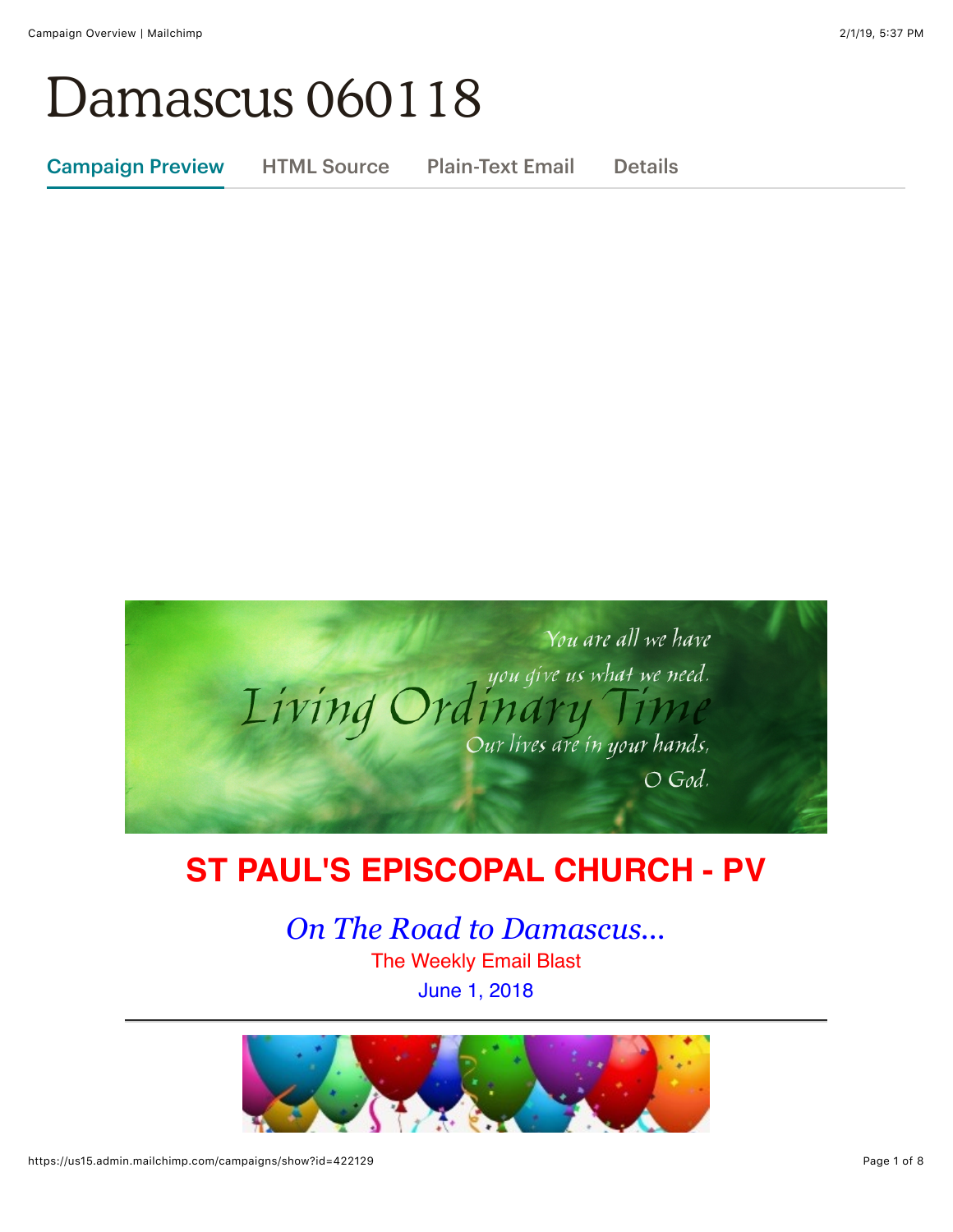

#### **For those celebrating birthdays & anniversaries:**

Michael Cavaliere, Nancy Morris Tumbarello, Joseph Cavaliere, Ron & Katherine Kittredge

# **TOMORROW IN POUGHKEEPSIE Saturday June 2nd Organ Workshop and Dedication Concert**



**St. Paul's Episcopal Church** in **Poughkeepsie at 161 Mansion Street** is having an **Organ Repair & Maintenance Workshop/Demonstration followed by a Dedication Concert** on Saturday, June 2nd.

At 1:00 PM there will be an **Organ Repair & Maintenance Workshop and Demonstration.**

At 4:00 PM there will be an **Organ Dedication Concert.**

Please come and help St. Paul's celebrate this milestone in the congregation's rejuvenation, and the restoration of a fine instrument at a time when many other

churches are abandoning theirs! A delicious reception follows the concert. For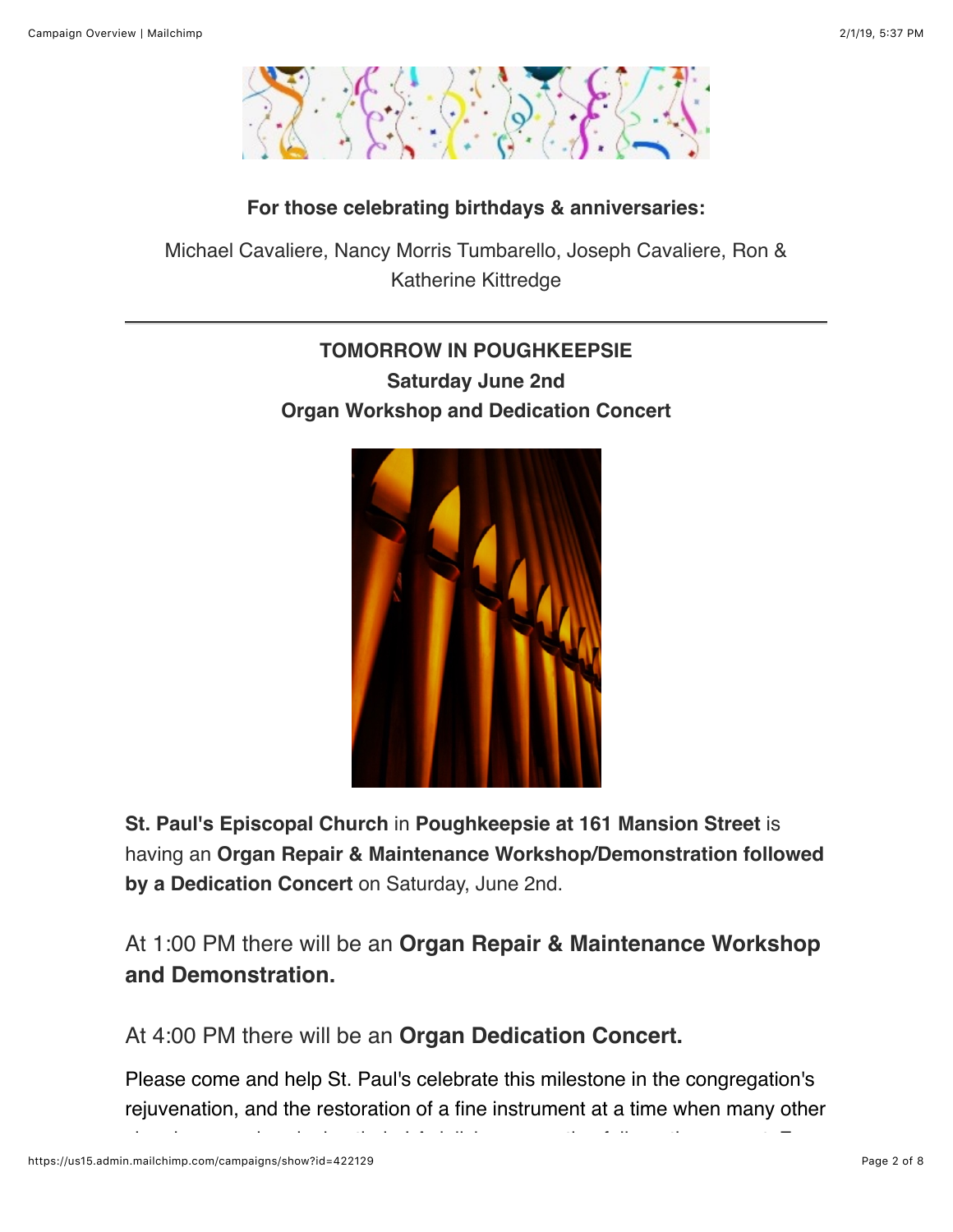churches are abandoning theirs! A delicious reception follows the concert. For information call the church at 845-452-8440. Come and see.



The next vestry meeting is this Monday, June 4th at 7pm.



Our next Movie Night will be on Sunday, June 10th, at 6:00 PM in the ADA accessible parish hall. We will be viewing "Keeping the Faith".

#### From [imdb.com](http://imdb.com/):

Jake and Brian are childhood best friends. They grow up and become Roman Catholic and Jewish clergy. comes back to town a stunning woman. Jake is up to be the head of his synagogue but he is not married which doesn't make his appointment any easier. Jake finds himself attracted to Anna but because she's not Jewish, he can't marry her as it would make his appointment less likely. Brian also finds himself attracted to Anna, but the priesthood doesn't allow that. Their friendship is strained when each learns of the other's feelings for her.

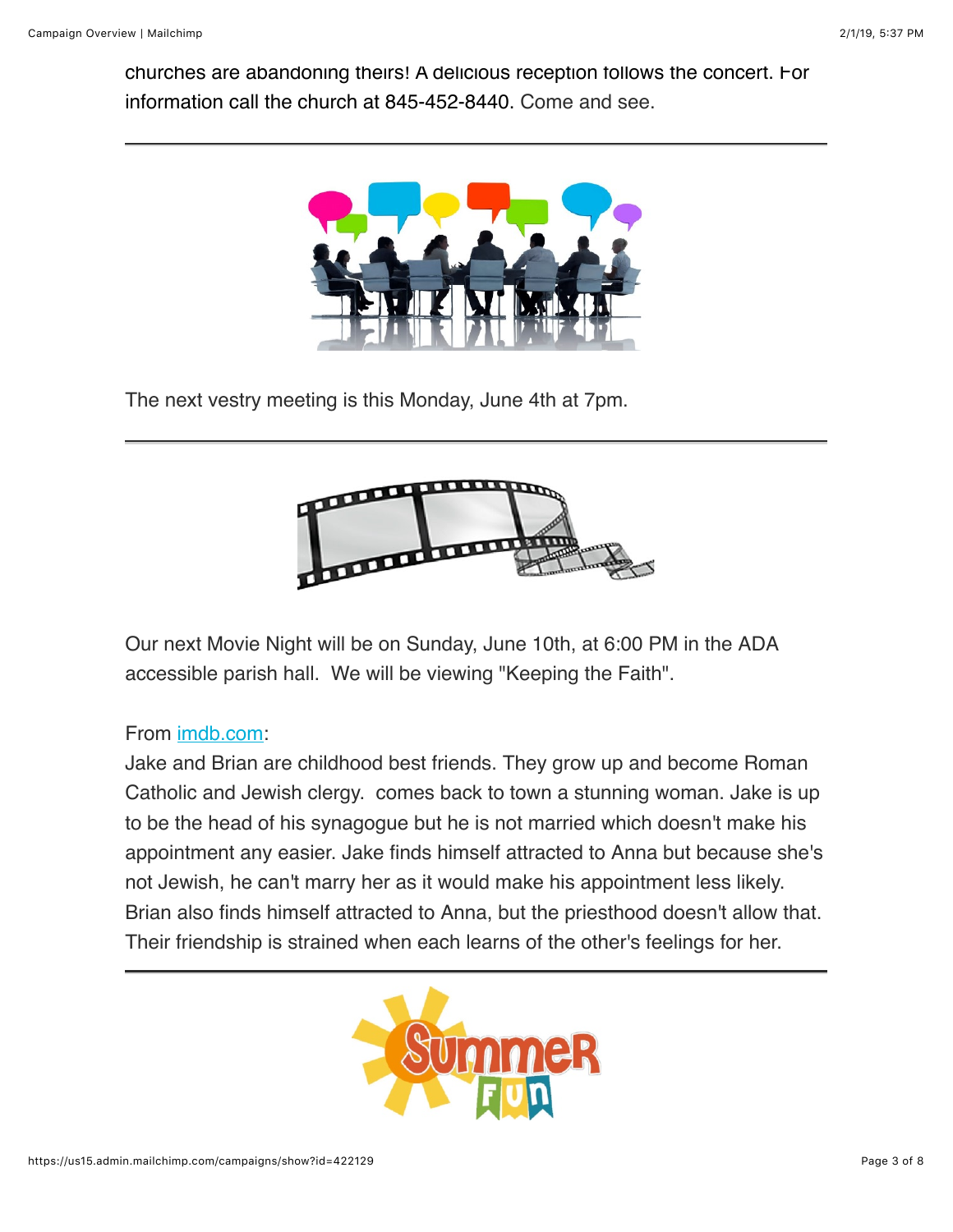### **Pleasant Valley Weekend 2018**

Pleasant Valley Day's will be July 27, 28 and 29. The theme for the weekend is 'Summer Fun.' And what could be more fun than fun and fellowship in the St. Paul's Food Trailer!

The hours for the weekend are Friday, 6pm – 10pm, Saturday 12pm – 11pm and Sunday 12pm – 7pm.

This year our menu will consist of our world famous sausage and pepper sandwiches, hot dogs, hot pretzels, and fresh lobster roll sandwiches!!

Last year PV Days earned \$2542.25! Part of the reason was because we had over \$206 worth of goods donated. We would like to ask for your donations of drinks again this year. Donations of monies towards expenses will not be turned away. Please look for the list soon in the *Road to Damascus*, on our Facebook page, and in the Sunday bulletin. Contact Nancy Adams, 635-1448 if you have any suggestions or questions.

As in years past, the hardest part of this weekend is finding enough folks to help out. Because we are keeping the Chicken BBQ in September, we are hoping to staff the trailer with a bit more ease.

We will need help in all areas from food prep, trailer set-up and Sunday break down.

Last year we had folks work in one hour blocks or however long they wished to work. We will accommodate YOU!! Sign-up sheets will be posted in the parish hall beginning in June. We need at least 4 people available on each shift. So sign up early for prime slots! Please contact Nancy Adams, 635-1448 or Barb Rawls, 635-8517 if you can work a shift.

Thank you all for your support!

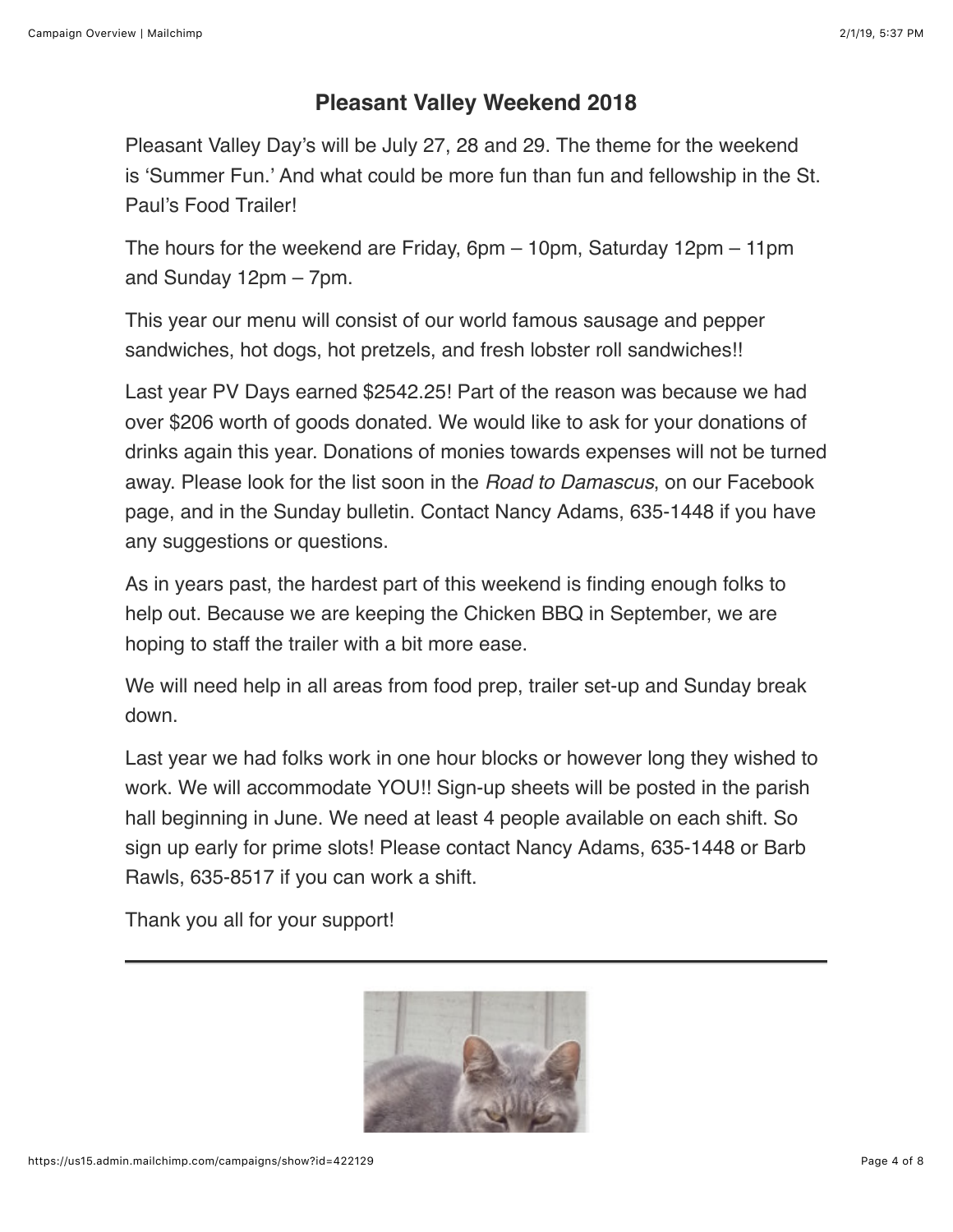

**\*\*\* REMINDERS \*\*\***

#### *Adams Gift Cards: Year-Round Fundraising*

Available at both Sunday morning services. Please see Debby, Ginny, or Marilyn. St. Paul's receives 10% of whatever cards are bought through our church. If you shop at Adams or give gift cards as gifts, our ministries benefit from this fundraiser. Thank You!

#### *Communications*

If you use Facebook, please like & follow [St. Paul's page.](https://www.facebook.com/stpaulspleasantvalley/?ref=bookmarks) Also, please invite your friends who may be interested in St. Paul's mission and outreach to like our page as well. Let's get the WORD out!

#### **Weekly Ministry Schedule:**

First Wednesdays:

**1:00 PM** HE-RT II w/prayers for healing - ADA Access

#### **6:45 PM Ecumenical Food Pantry**

PV United Methodist Church

Volunteers Welcome!

All other Wednesdays:

**1:00-2:30 PM Bible Study**: Sepe Room, Parish Hall

Fridays: **6:00 PM**: Evening Prayer in the Church

Sundays:

**11:30 AM - 12:00 PM** Adult Ed: Sepe Room, Parish Hall

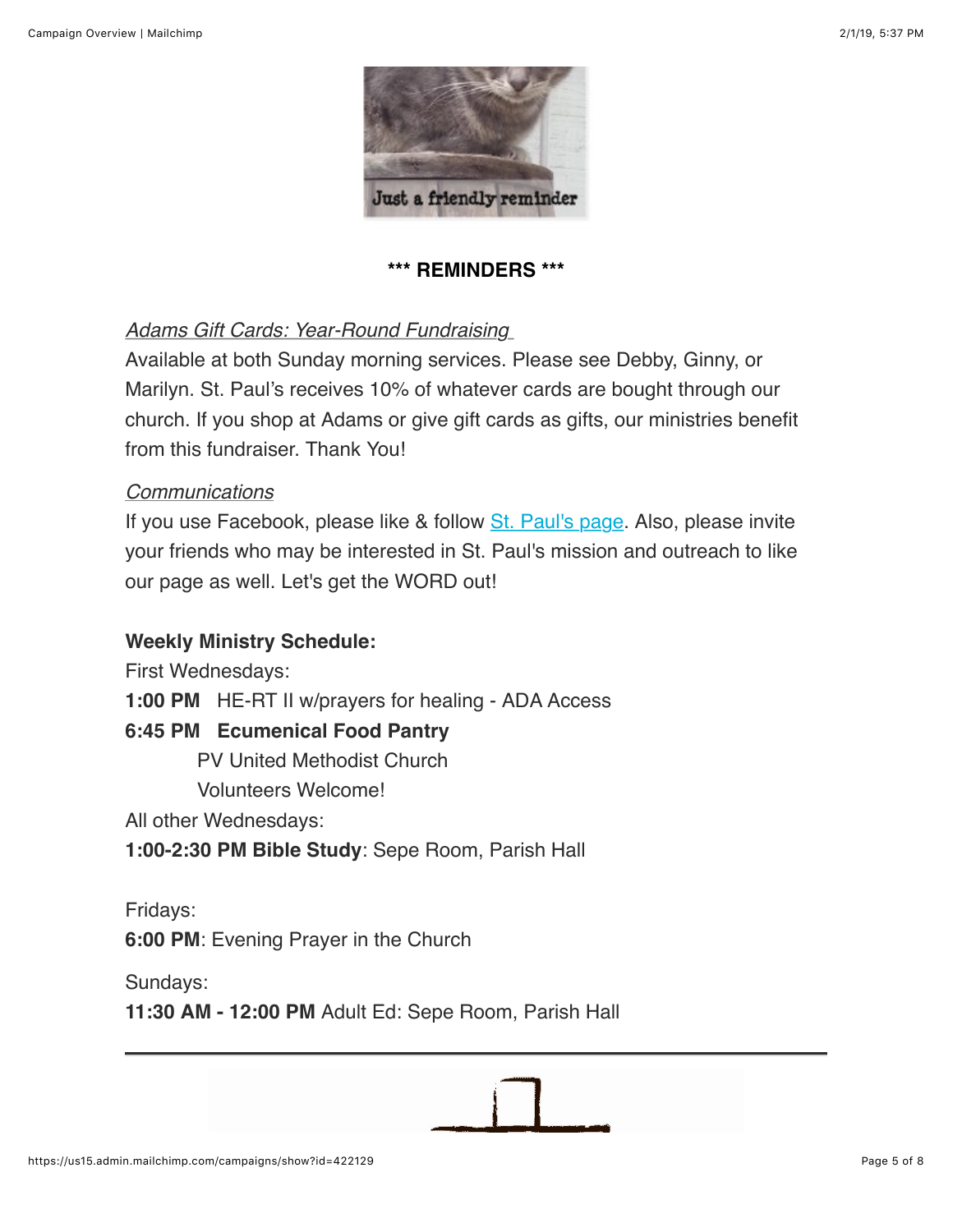

#### **First Wednesday**:

**1:00 PM** HE-RT II w/prayers for healing **ADA Access 6:45 PM - Ecumenical Food Pantry** PV United Methodist Church - **Volunteers Welcome!**

**2nd-5th Wednesdays: Bible Study 1:00-2:30 PM** *-* Sepe Room, Parish Hall

**Fridays: Evenning Prayer 6:00 PM** - in the Church

**Sundays: Adult Education 11:30 AM** - Sepe Room, Parish Hall

#### **Pastoral Care**

**The Rev. Megan E. Sanders, Rector** [mothersanders@gmail.com](mailto:mothersanders@gmail.com) - cell: 917.751.9568

Rector's Office Hours may vary from week to week based on the pastoral needs of our parish community. Mother Megan will be in the office weekly and available for walk-ins from 10:00 AM - 1:00 PM on Wednesdays, unless noted otherwise in our weekly parish email: *On the Road to Damascus*. Her Sabbath time is Thursday/Friday.

**In case of Pastoral Emergency:**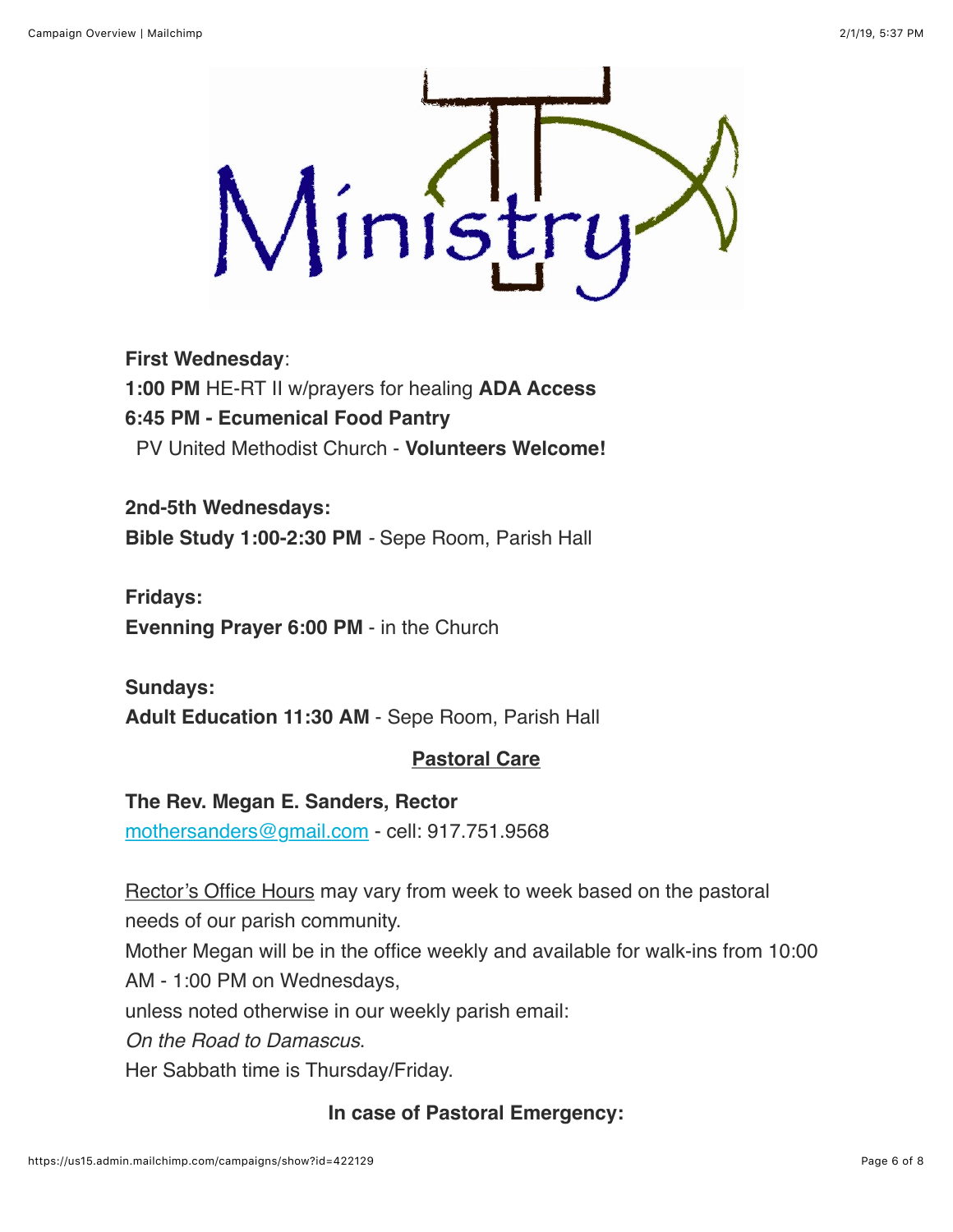Please call the Rector on her cell phone: 917-751-9568. Please no text messages - hearing your voice is important.

On Thu/Fri, and when the Rector is away, you may contact one of the wardens: Roger Tumbarello: 845-635-1220 Nancy Adams: 845-635-1448 They will be able to contact the Rector or the priest covering pastoral emergencies if she is away.

Stay connected through our Parish Website ([www.stpaulspv.org\)](http://www.stpaulspv.org/), parish weekly email (email stpaulspy@gmail.com to sign up), and on Sundays with bulletin announcements.

# *St. Paul's Episcopal Church Where Everyone is Always Invited! --God Bless You.*



I hope you are enjoying On The Road to Damascus. Do you have suggestions? Is there someone else you think might like to receive a copy? To subscribe simply send an email to stpaulspy@gmail.com with the name and email address you want added. Help us spread the Word.

Do you have an announcement you would like included in this newsletter? Send and email to stpaulspy@gmail.com with the details. It's that easy!

> KEEP IN TOUCH! [o](http://stpaulspv.org/)[n the Web](http://www.stpaulspv.org/) [on FaceBook](https://www.facebook.com/stpaulspleasantvalley/)